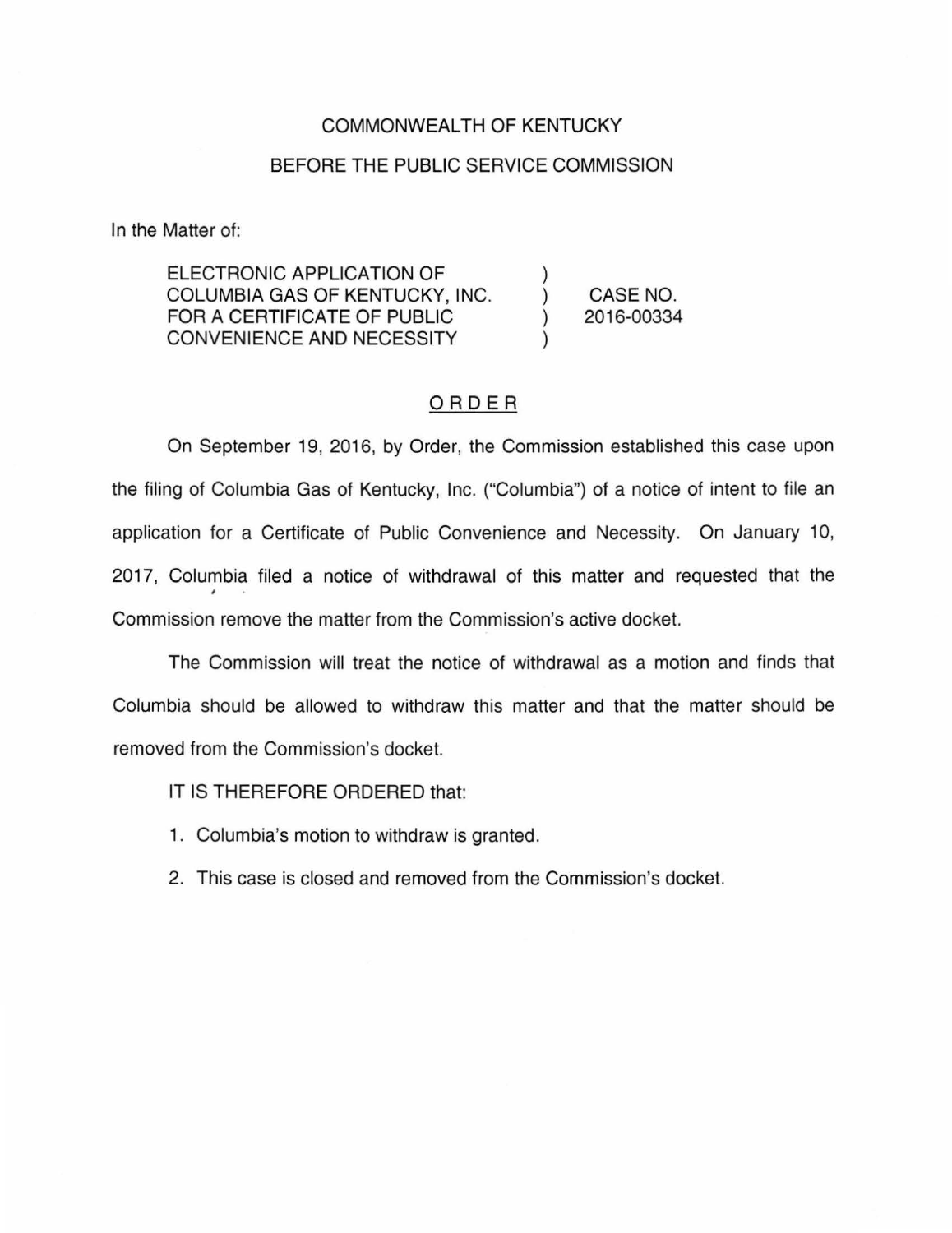By the Commission



ATTEST:

Jalina R. Masheues na

Case No. 2016-00334